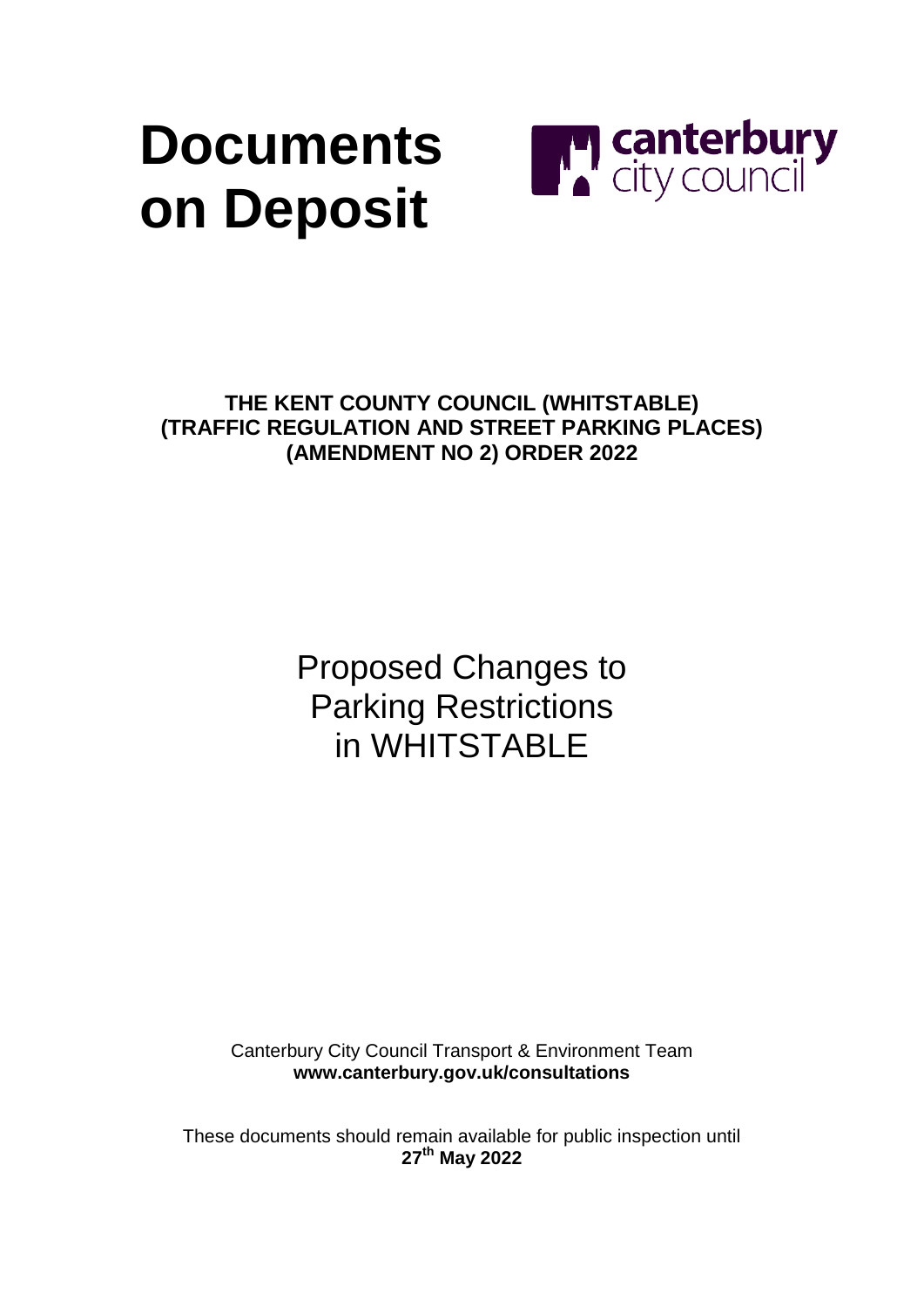#### **THE KENT COUNTY COUNCIL (WHITSTABLE)(TRAFFIC REGULATION AND STREET PARKING PLACES) (AMENDMENT NO 2) ORDER 2022**

Notice is hereby given that KENT COUNTY COUNCIL propose to make the above Order under sections 1(1), 2(1) to (3), 3(2), 4(1) and (2), 32(1), 35(1), 45, 46, 49 and 53 of the Road Traffic Regulation Act 1984, and of all other enabling powers, and after consultation with the chief officer of police in accordance with Part III of Schedule 9 to the Act.

The effect of the Order is to amend the Kent County Council (Whitstable) (Traffic Regulation and Street Parking Places) (Consolidation) Order 2021 by introducing new or varying existing parking and waiting restrictions on the following lengths of road in Whitstable:

#### **Princess Road Extend the double yellow lines east of the Junction with Marine Crescent**

Full details are contained in the draft order which, together with a statement of the Council's reasons for proposing to make the order, maps showing the locations and a copy of the orders which will be amended by the proposed order, may be examined online at www.canterbury.gov.uk/consultations.

If you wish to object to, or support, the proposed changes you should email your response, clearly stating your reasons, to transportation@canterbury.gov.uk. Your submission must be received by noon on Friday 27<sup>th</sup> May 2022.

If you have any questions concerning the proposals, or require further information, please email the above address.

This Notice is published on behalf of Kent County Council, Highways and Transportation, Enterprise and Environment, County Hall, Maidstone, ME14 2XQ.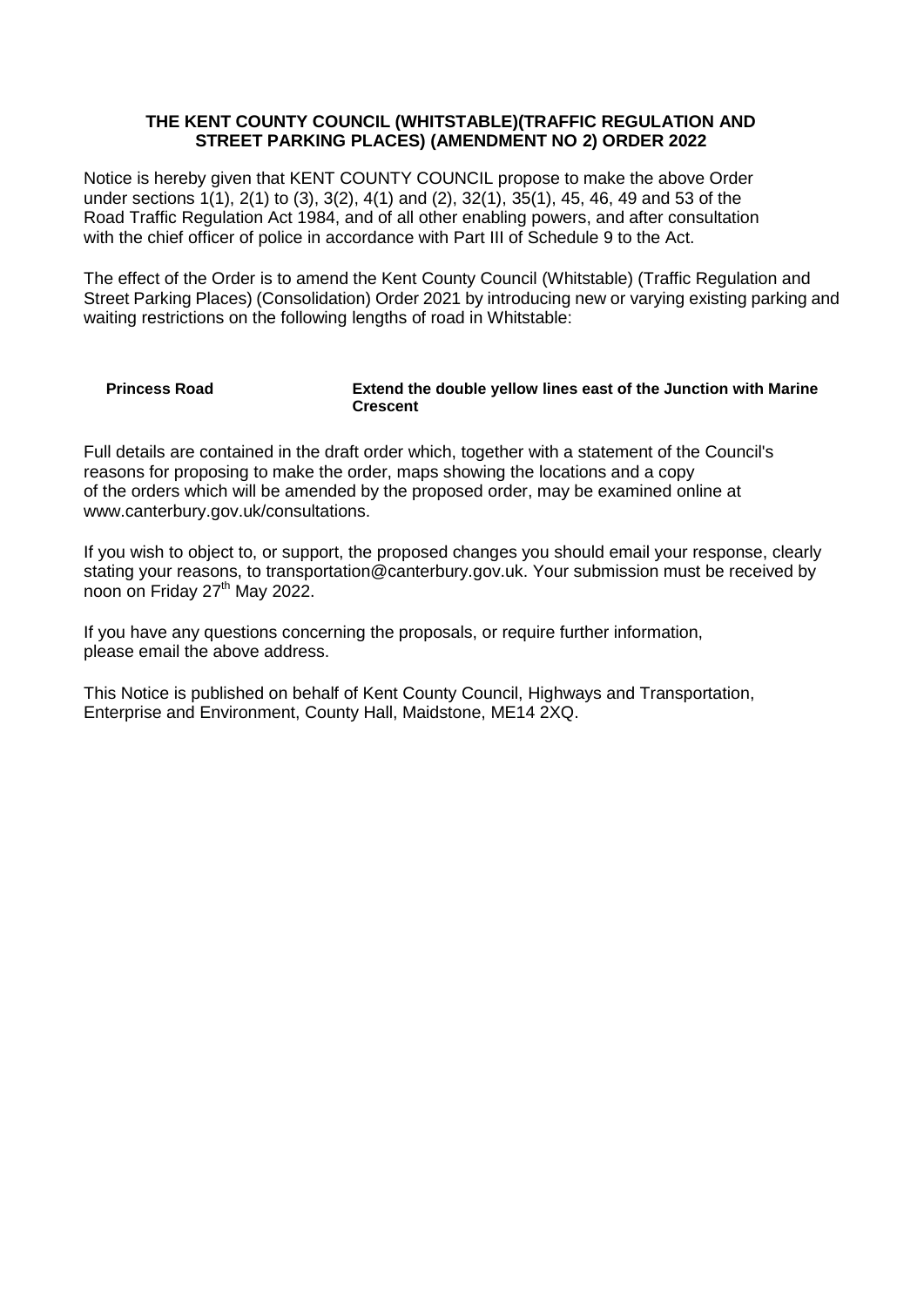

**THE KENT COUNTY COUNCIL (CANTERBURY RURAL PARISHES) (TRAFFIC REGULATION AND STREET PARKING PLACES) (AMENDMENT NO 2) ORDER 2022**

> Proposed Changes to Parking Restrictions in WHITSTABLE

# **Draft Order**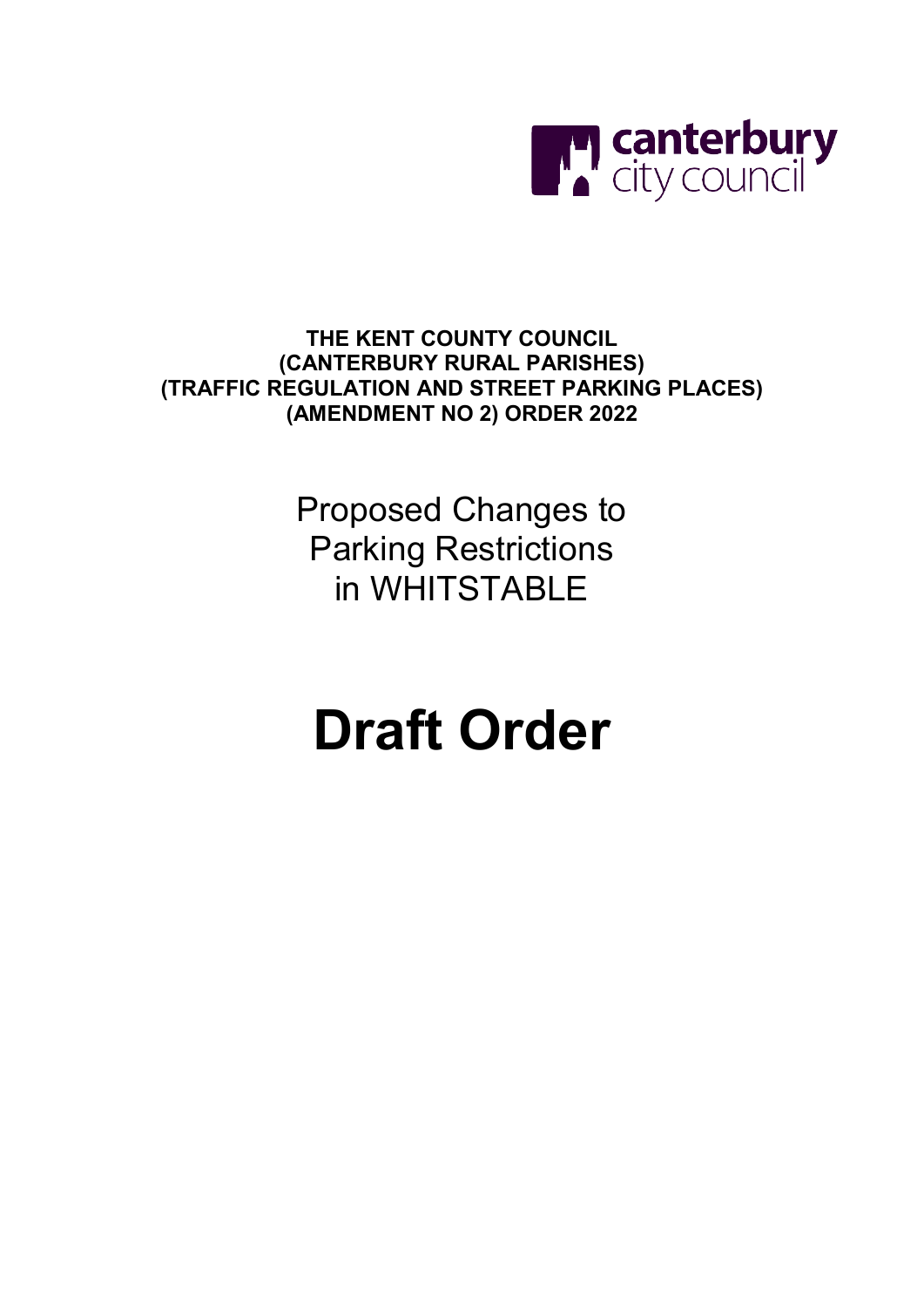### **THE KENT COUNTY COUNCIL (WHITSTABLE) (TRAFFIC REGULATION AND STREET PARKING PLACES) (AMENDMENT No. 2) ORDER 2022**

The Kent County Council acting as the local traffic authority and in exercise of its powers under sections  $1(1)$ ,  $2(1)$  to  $(3)$ ,  $3(2)$ ,  $4(1)$  and  $4(2)$  of the Road Traffic Regulation Act 1984 ('the Act'), and of all other enabling powers, and after consultation with the chief officer of police in accordance with Paragraph 20 of Schedule 9 to the Act, hereby make the following Order:

A - This Order may be cited as 'The Kent County Council (Whitstable) (Traffic Regulation and Street Parking Places) (Amendment No. 2) Order 2022' ('this Order') and shall come into operation on \*\*\*\*\*\*\*\*\*\*\*\* 2022.

B – 'The Kent County Council (Whitstable) (Traffic Regulation and Street Parking Places) (Consolidation) Order 2021' ('the 2021 Order') shall have effect as though:

### **In the Schedules to the 2021 Order:**

#### **PRINCESS ROAD**

*The following to be inserted in the First Schedule in place of the existing entry -*

PRINCESS ROAD (1) On both sides from 10 metres west of the junction with Marine Crescent to 2 metres east of the boundary of 9 Marine Crescent and 33 Princess Road

(2) on the northern side between points 10 metres either side of the junction with Princess Close

Given under the Common Seal of the Kent County Council

This Day of

THE COMMON SEAL OF THE KENT COUNTY COUNCIL was hereunto affixed in the presence of

Authorised Signatory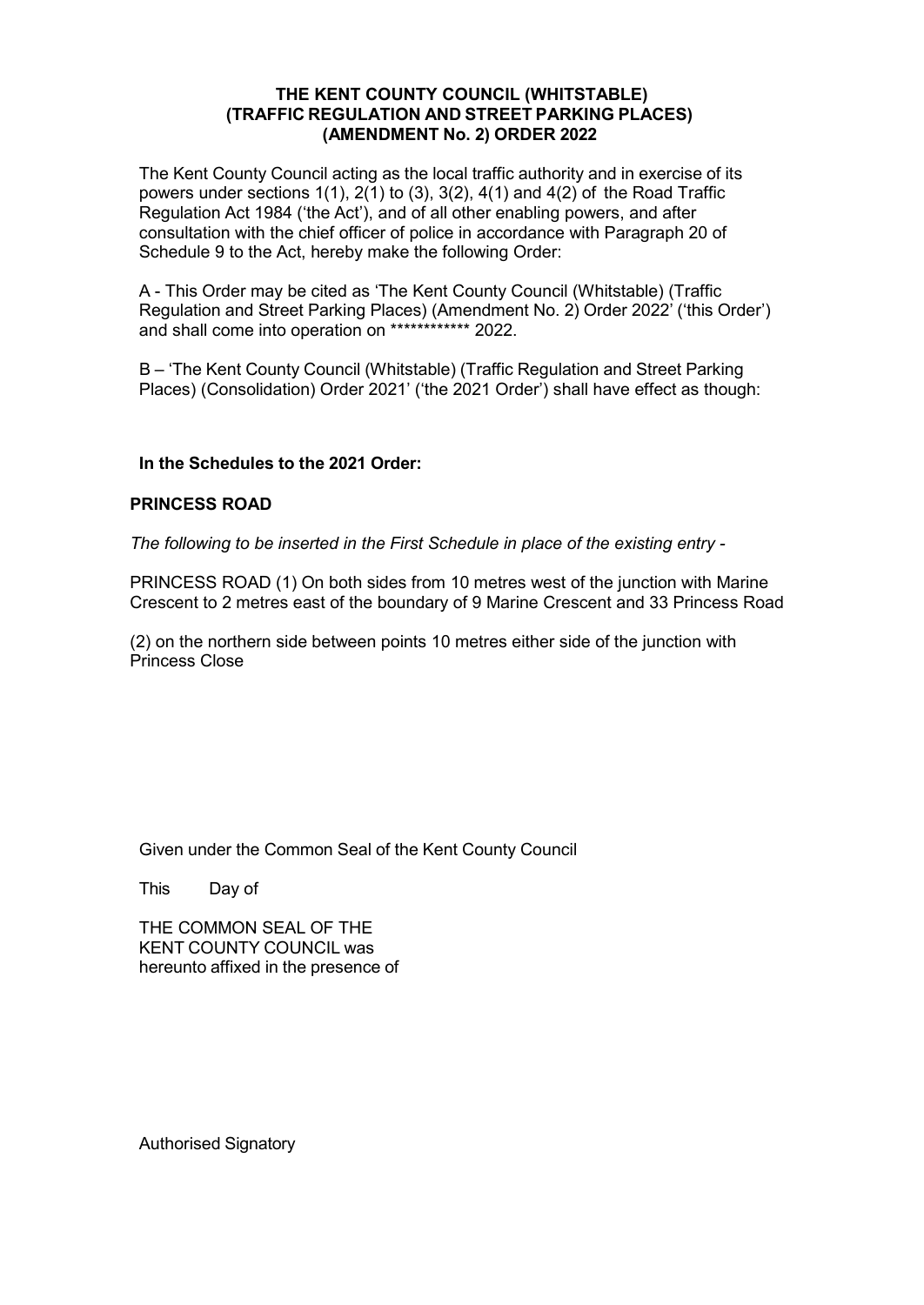

## **THE KENT COUNTY COUNCIL (WHITSTABLE) (TRAFFIC REGULATION AND STREET PARKING PLACES) (AMENDMENT NO 2) ORDER 2022**

# Proposed Changes to Parking Restrictions in Whitstable

# **Statement of Reasons**

The Kent County Council as traffic authority propose to make the above named order

(a) to introduce waiting restrictions in selected locations for safety or environmental reasons or to preserve access to premises

(b) to reduce congestion and improve visibility at road junctions

(c) to protect access for buses, and refuse, delivery and emergency vehicles

(d) to facilitate the free flow of traffic

Dated 4th May 2022

Richard Moore Head Of Transportation And Environment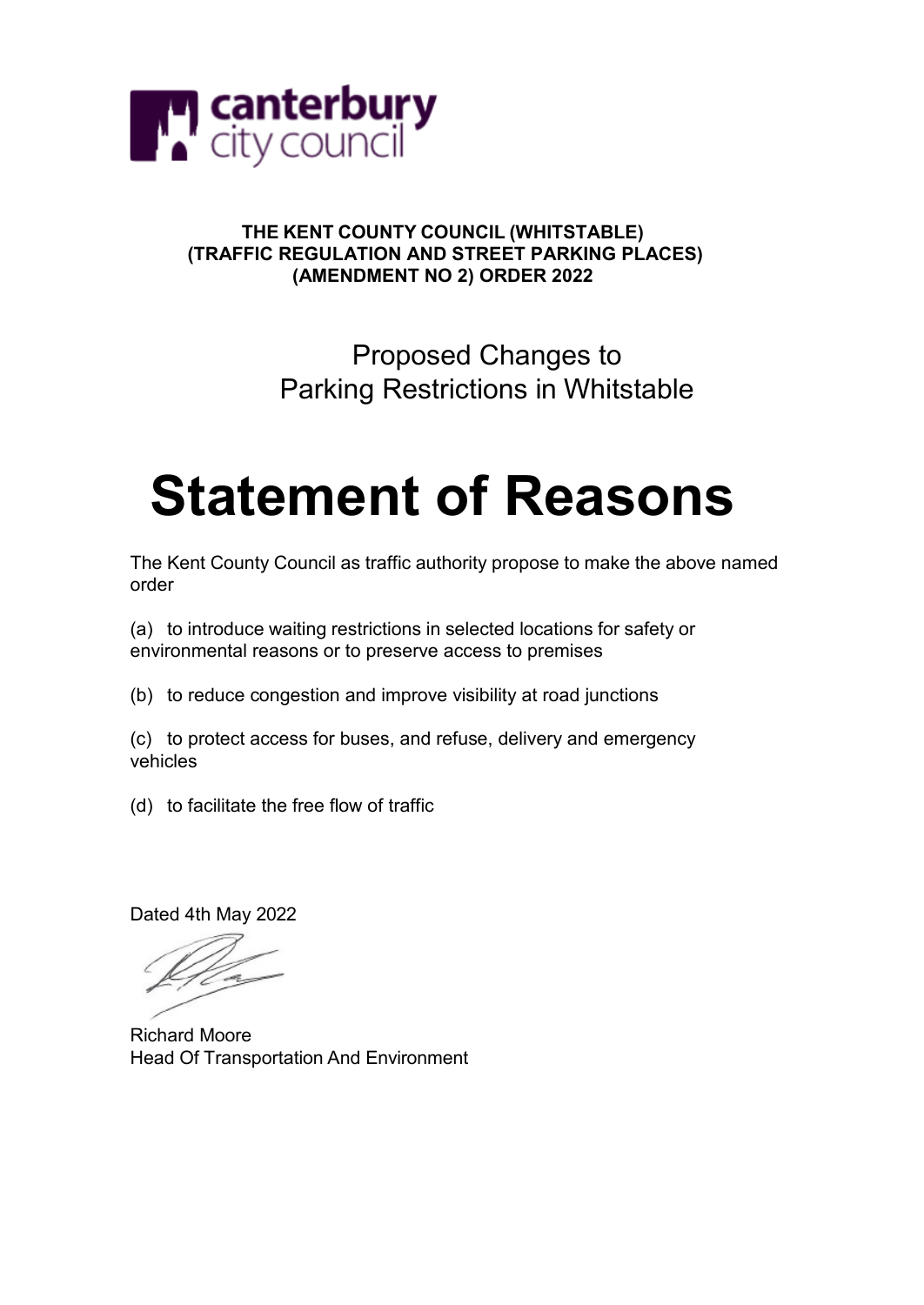

# **THE KENT COUNTY COUNCIL (WHITSTABLE) (TRAFFIC REGULATION AND STREET PARKING PLACES) (AMENDMENT NO 2) ORDER 2022**

Proposed Changes to Parking Restrictions in WHITSTABLE

# **Plans of the Proposals**